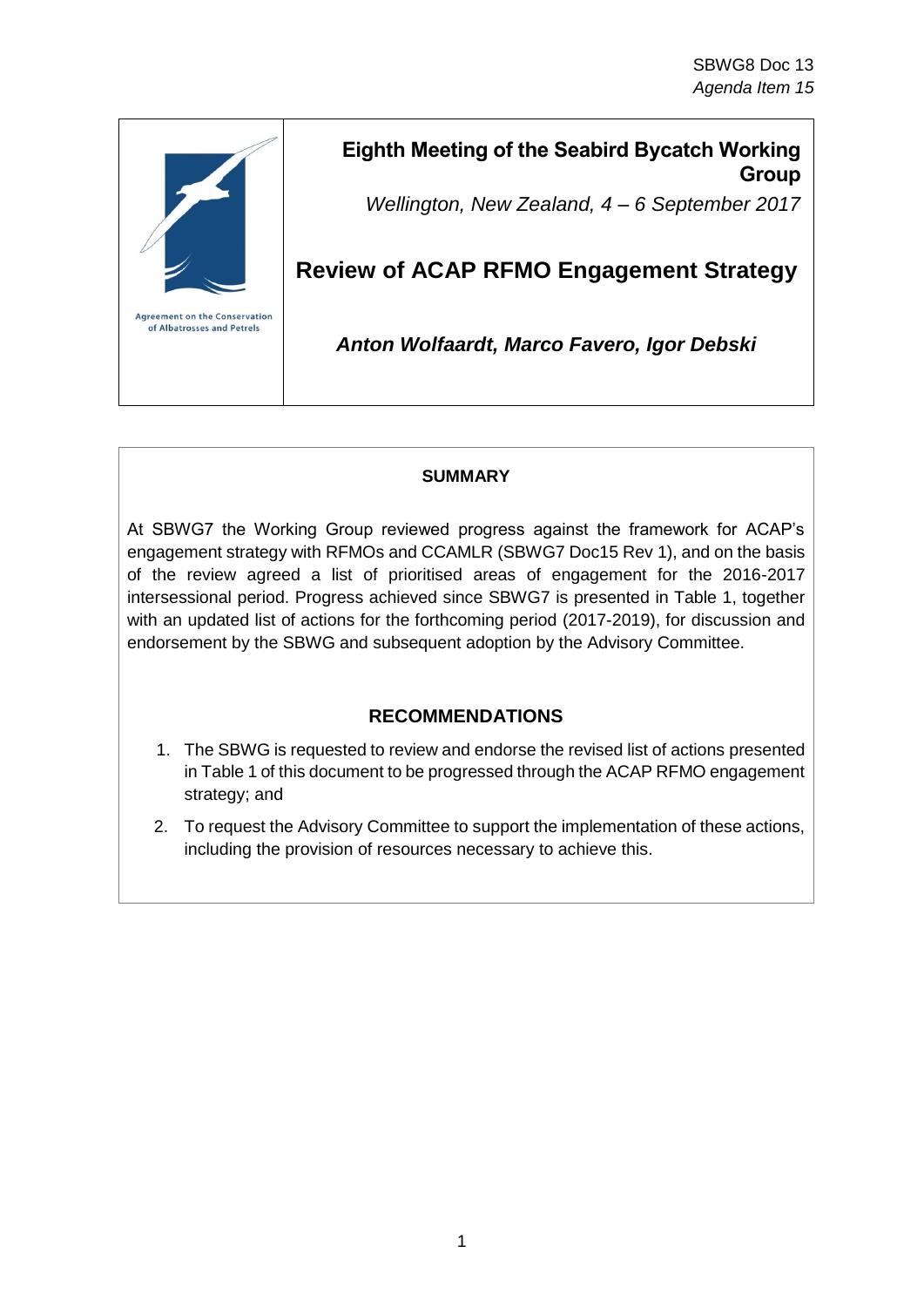## **Revisión de la estrategia de participación del ACAP con las OROP**

## **RESUMEN**

Durante la GdTCS7, el Grupo de Trabajo examinó los progresos obtenidos con respecto al marco para la estrategia de participación del ACAP con las OROP y la CCRVMA (GdTCS7 Doc 15 Rev 1) y, basándose en este examen, acordó una lista de áreas prioritarias de participación para el periodo intersesional comprendido entre 2016 y 2017. Los avances logrados desde la GdTCS7 se presentan en la Tabla 1, junto con una lista actualizada de acciones por realizar en el siguiente periodo (2017-2019), para su análisis y aprobación por el GdTCS y su posterior adopción por parte del Comité Asesor.

#### **RECOMENDACIONES**

- 1. Se solicita al GdTCS examinar y refrendar la lista revisada de acciones que se presenta en la Tabla 1 de este documento para su avance a través de la estrategia de participación del ACAP con las OROP; y
- 2. solicitar al Comité Asesor que apoye la implementación de estas acciones, incluida la provisión de los recursos necesarios para llegar a tal fin.

## **Examen de la stratégie d'engagement de l'ORGP de l'ACAP**

## **RÉSUMÉ**

Lors du GTCA7, le Groupe de travail a examiné les progrès réalisés par rapport à la stratégie d'engagement de l'ACAP avec les ORGP et la CCAMLR (GTCA7 Doc15 Rév1), et sur la base de l'examen a approuvé une liste de domaines d'engagement prioritaires pour la période intersessions 2016-2017. Les progrès réalisés depuis le GTCA7 sont présentés dans le tableau 1, ainsi qu'une liste actualisée des actions pour la période à venir (2017-2019), pour examen et approbation par le GTCA et l'adoption ultérieure par le Comité consultatif.

### **RECOMMANDATIONS**

- 1. Le GTCA est invité à examiner et approuver la liste révisée des actions présentées dans le tableau 1 du présent document à mettre en œuvre par le biais de la stratégie d'engagement de l'ORGP de l'ACAP; et
- 2. demander au Comité consultatif de soutenir la mise en œuvre de ces actions, y compris la fourniture des ressources nécessaires pour y parvenir.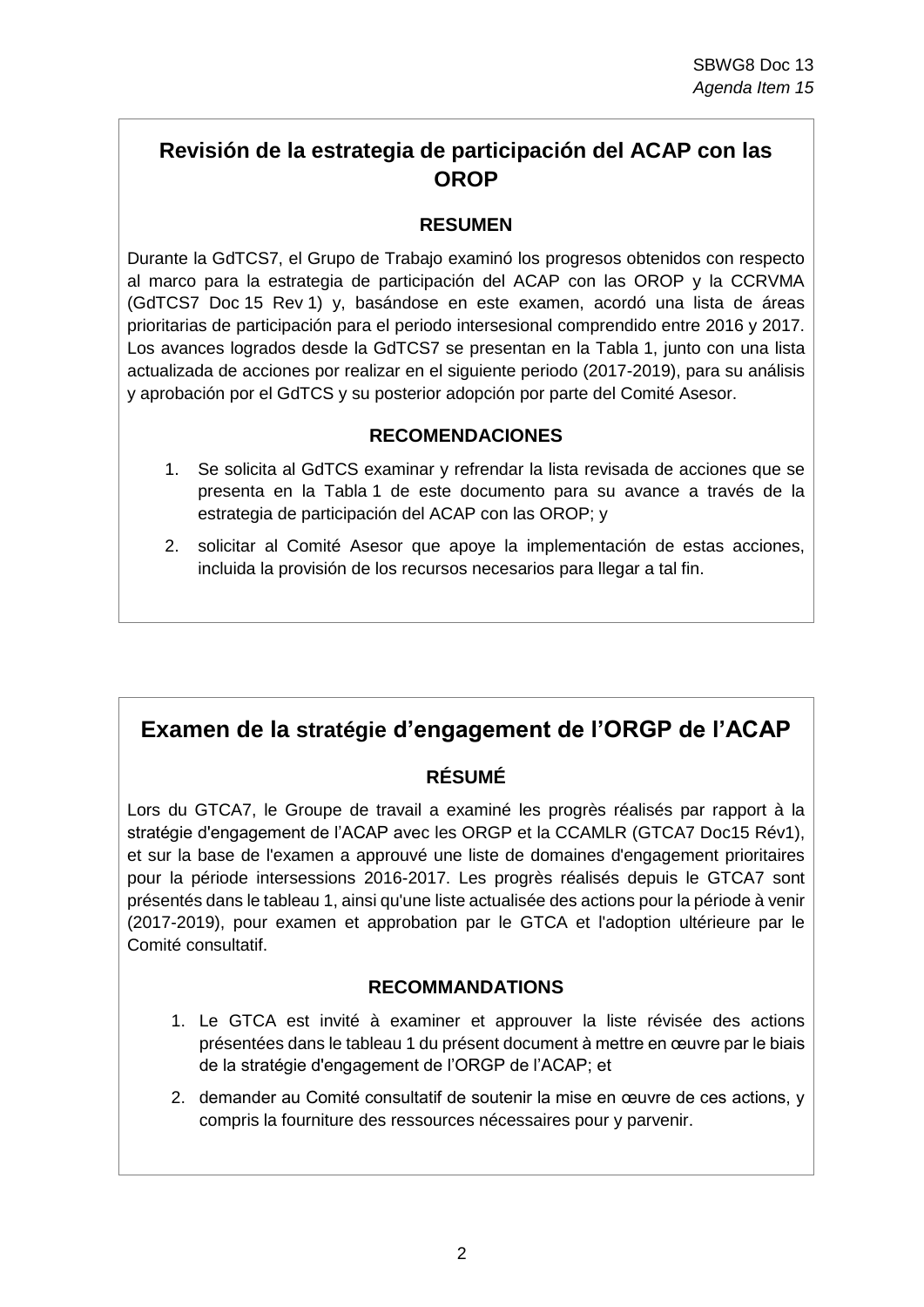#### **1. ACAP RFMO ENGAGEMENT STRATEGY – REVIEW OF PROGRESS TO DATE AND ACTIONS PROPOSED FOR FURTHER ENGAGEMENT**

Large numbers of ACAP-listed species are incidentally caught by fisheries managed by Regional Fisheries Management Organisations (RFMOs). Consequently, engagement with RFMOs is an important component of ACAP's strategy to mitigate and reduce the bycatch of seabirds. At each of its meetings the Seabird Bycatch Working Group routinely reviews and updates actions listed in ACAP's RFMO engagement strategy. This was done most recently in May 2016, at SBWG7, at which progress against the actions listed for the 2013-2016 period [\(SBWG7 Doc 15\)](https://acap.aq/en/working-groups/seabird-bycatch-working-group/seabird-bycatch-wg-meeting-7/sbwg7-meeting-documents/2696-sbwg7-doc-15-review-of-rfmo-engagement-strategy/file) were reviewed. The Working Group also considered a number of other RFMO-related papers at SBWG7, and on the basis of these documents and discussions thereof, agreed a list of prioritised areas of engagement and activities for the 2016-2017 intersessional period.

The strategy revised and endorsed by SBWG7 and AC9 comprises three key areas, or themes, in which ACAP should aim to engage RFMOs to better understand the nature and extent of seabird bycatch and improve efforts to reduce bycatch to the lowest possible levels. These include: 1) engage in RFMO reviews of seabird bycatch levels and the effectiveness of conservation and management measures (including planned reviews by ICCAT, IOTC, WCPFC, and the joint tuna RFMO seabird bycatch assessments), 2) strengthen the seabird bycatch mitigation measures adopted by RFMOs, and 3) strengthen RFMO bycatch data collection and reporting requirements and the inclusion of appropriate seabird bycatch mitigation elements within RFMO compliance monitoring. A number of actions were identified within each of these three areas of engagement. These prioritised areas of engagement and the list of activities within each, were included as Annex 5 of the SBWG7 report, and are presented in **Table 1** to help facilitate the review process at SBWG8. Table 1 includes a review of progress achieved against the priority actions agreed at SBWG7 and AC9, and a list of proposed actions for the forthcoming (2017-2019) period. A fourth category titled 'Other Actions' has been included in Table 1 to capture additional recommendations for the forthcoming period. Following discussion and endorsement by the Working Group, the revised strategy and action plan will be presented to the Advisory Committee for adoption.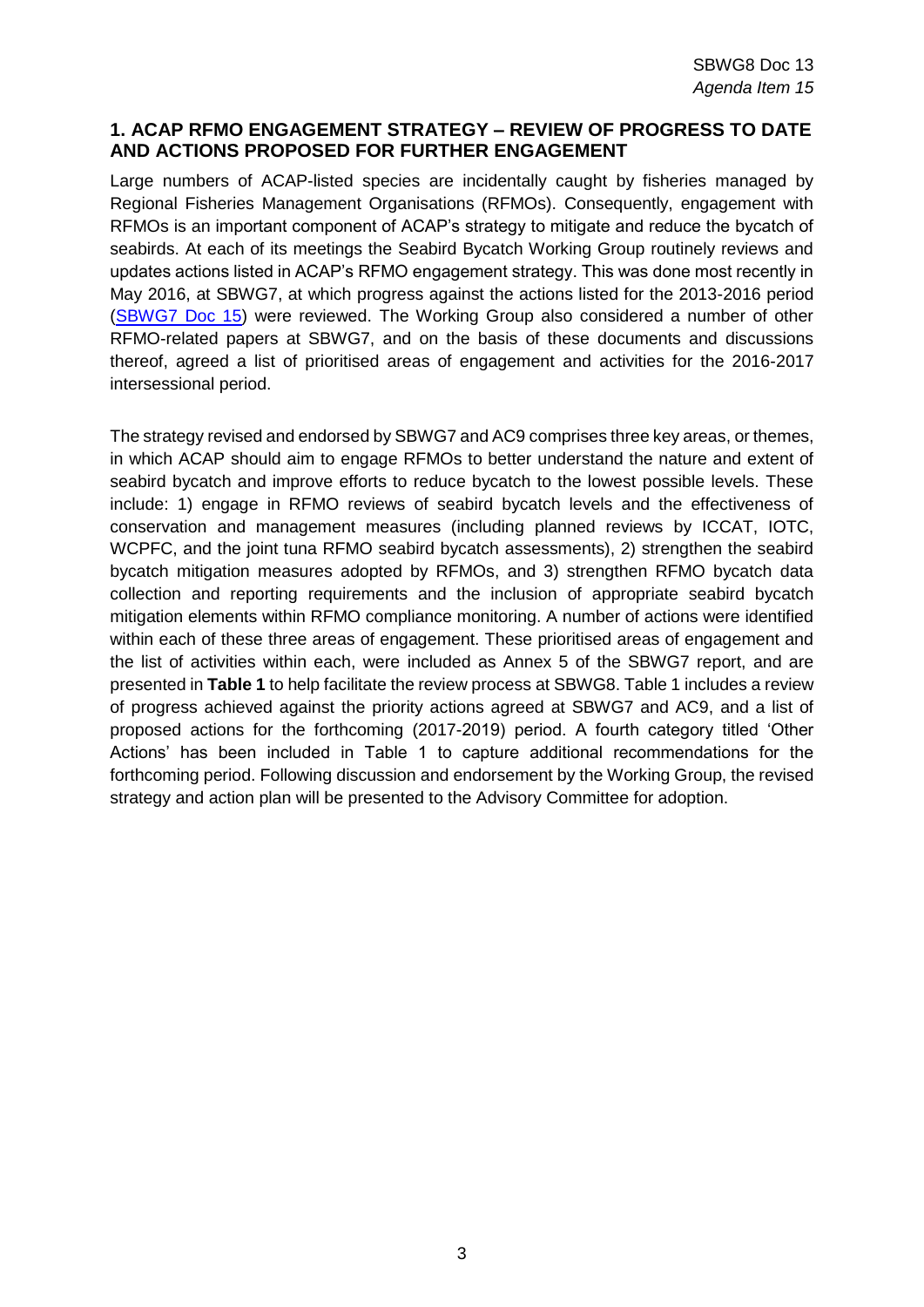| <b>RFMO/Other</b><br>organisation | No. | Actions agreed for 2016-2017                                                                                                                                                                                                    | Review of progress, and further actions required                                                                                                                                                                                                                                                                                                                                                                                                                                                                                                                                                                                                                                                                                                                                                                                                                                                                                                                                                                                                                                                                                                                   |
|-----------------------------------|-----|---------------------------------------------------------------------------------------------------------------------------------------------------------------------------------------------------------------------------------|--------------------------------------------------------------------------------------------------------------------------------------------------------------------------------------------------------------------------------------------------------------------------------------------------------------------------------------------------------------------------------------------------------------------------------------------------------------------------------------------------------------------------------------------------------------------------------------------------------------------------------------------------------------------------------------------------------------------------------------------------------------------------------------------------------------------------------------------------------------------------------------------------------------------------------------------------------------------------------------------------------------------------------------------------------------------------------------------------------------------------------------------------------------------|
|                                   |     |                                                                                                                                                                                                                                 | Theme 1) Engage in RFMO reviews of seabird bycatch levels and the effectiveness of conservation and management measures                                                                                                                                                                                                                                                                                                                                                                                                                                                                                                                                                                                                                                                                                                                                                                                                                                                                                                                                                                                                                                            |
| <b>IOTC</b>                       | a)  | Actively participate in and help<br>facilitate the review of Resolution<br>12/06, which will formally take<br>place at the Twelfth meeting of<br>the Working Party on<br>Ecosystems and Bycatch<br>(WPEB12), in September 2016. | In order to help facilitate the review of Res 12/06, ACAP presented its latest (2016)<br>advice for mitigating seabird bycatch in pelagic longline fisheries at WPEB12). The<br>presentation highlighted the specific updates to the advice, notably the changes to the<br>line weighting specifications, and the addition of the two hook-shielding devices as<br>best practice measures. This advice was endorsed, both by WPEB12 and the<br>subsequent meeting of IOTC's Scientific Committee (SC19), which recommended that<br>the latest ACAP advice be used to update Res 12/06, when it is next updated. It's<br>useful to note that some IOTC WPEB and SC members expressed concern about the<br>possible pollution consequences associated with the discarded shields of the Smart<br>Tuna Hooks, and requested that further information be made available. Although there<br>were was some discussion amongst IOTC CPCs to prepare a proposal to update Res<br>12/06 at the 2017 Commission meeting, such a proposal was not forthcoming, as the<br>key CPCs wanted more time to engage with their national departments before<br>submitting a proposal. |
|                                   |     |                                                                                                                                                                                                                                 | <b>Proposed Actions:</b><br>Continue to work with IOTC, ACAP Party CPCs, and BirdLife towards a revision of<br>Res 12/06 that is informed by the current ACAP best practice advice. IOTC's WPEB<br>and the SC have recommended that the latest ACAP advice be used to update Res<br>12/06 when it is next reviewed. Now that the IOTC scientific bodies have<br>recommended Res 12/06 be updated in accordance with the latest best practice<br>advice from ACAP, the next step would be for a CPC, or CPCs, to develop a revised<br>resolution and submit it to the ICCAT Commission for their consideration and<br>endorsement. A revised (track changed) version of Res 12/06, which is based on the<br>current (2016) ACAP advice, has already been developed, and could form the basis of<br>further engagement with key stakeholders.                                                                                                                                                                                                                                                                                                                        |

# **Table 1**: Review of ACAP RFMO Engagement Strategy, and proposed actions for 2017-2019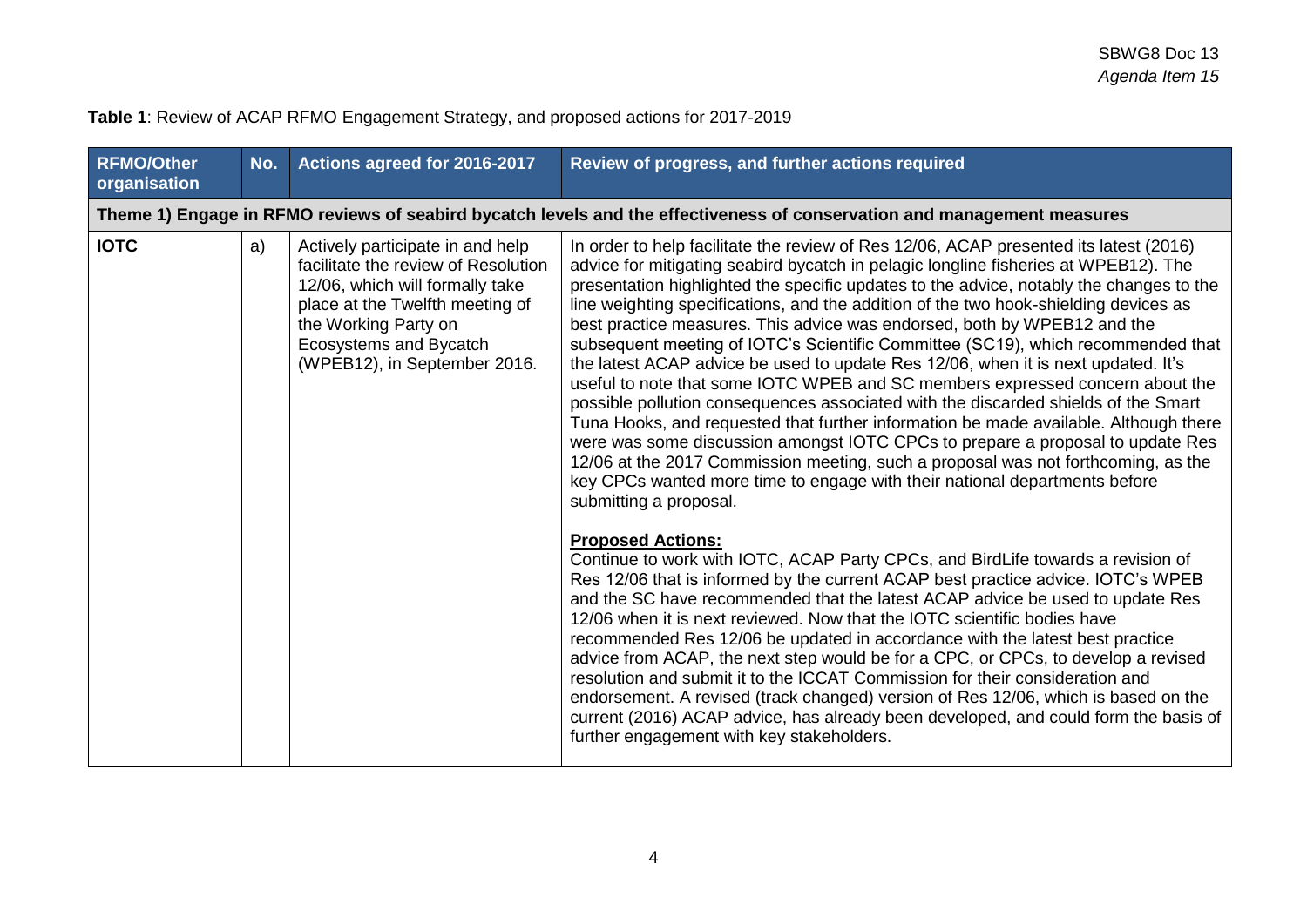| <b>RFMO/Other</b><br>organisation | No.          | Actions agreed for 2016-2017                                                                                                                                                                                                                                                                                                                                                                                                                                                                                                                                                                                                                                                                                                                                              | Review of progress, and further actions required                                                                                                                                                                                                                                                                                                                                                                                                                                                                                                                                                                                                                                                                                                                                                                                                                                                                                                                                                                                                                                                                                                                                                                                                                                                                                                                                                                                                                                                                                                                                                                                                                                                                                                                |
|-----------------------------------|--------------|---------------------------------------------------------------------------------------------------------------------------------------------------------------------------------------------------------------------------------------------------------------------------------------------------------------------------------------------------------------------------------------------------------------------------------------------------------------------------------------------------------------------------------------------------------------------------------------------------------------------------------------------------------------------------------------------------------------------------------------------------------------------------|-----------------------------------------------------------------------------------------------------------------------------------------------------------------------------------------------------------------------------------------------------------------------------------------------------------------------------------------------------------------------------------------------------------------------------------------------------------------------------------------------------------------------------------------------------------------------------------------------------------------------------------------------------------------------------------------------------------------------------------------------------------------------------------------------------------------------------------------------------------------------------------------------------------------------------------------------------------------------------------------------------------------------------------------------------------------------------------------------------------------------------------------------------------------------------------------------------------------------------------------------------------------------------------------------------------------------------------------------------------------------------------------------------------------------------------------------------------------------------------------------------------------------------------------------------------------------------------------------------------------------------------------------------------------------------------------------------------------------------------------------------------------|
| <b>ICCAT</b>                      | b)           | Actively participate in and help<br>facilitate the review of<br>Recommendation 11-09, which<br>will formally take place at the<br>2016 intersessional meeting of<br>the Sub-committee on<br>Ecosystems (SC-ECO) in<br>September 2016. ACAP should<br>also help facilitate the provision<br>of the necessary data to this<br>process by working with ACAP<br>Parties that are members of<br><b>ICCAT</b> and others in advance of<br>the SC-ECO meeting to prepare<br>for the review. ACAP is also<br>working to help support BirdLife<br>International update the analysis<br>of seabird distribution/tracking<br>data within the ICCAT area and<br>overlap with ICCAT fishing effort,<br>which will serve as an important<br>contribution to the review of Rec<br>11-09. | The updated (2016) ACAP BPA for pelagic longline fisheries was presented to<br>ICCAT's SC-ECO meeting in September 2016. The line-weighting specification<br>updates were endorsed by the SC-ECO, but not the addition of the two hook-shielding<br>devices. Due to the novel nature of the hook-shielding devices, and the fact that the<br>source papers which ACAP used to undertake their assessment were not yet publicly<br>available, the SC-ECO were inclined to hold off on supporting these measures until<br>the peer-reviewed publications are publicly available. Due to the lack of data<br>submissions by CPCs at both the 2016 and 2017 SC-ECO meetings, the review of<br>Rec 11-09 is still outstanding. The seabird bycatch assessment component of the<br>Common Oceans Tuna Project (see below), together with a process being undertaken<br>by ICCAT CPC scientists to assess seabird bycatch, are intended to help support a<br>review of Rec 11-09 (and in the case of the Common Oceans Tuna Project, other<br>RFMO seabird conservation measures).<br><b>Proposed Actions:</b><br>Continue to work with ICCAT, ACAP Party CPCs, and BirdLife towards a revision of<br>Rec 11-09 that is informed by the current ACAP best practice advice.<br>Facilitate the submission and presentation of the results of studies on hook pods and<br>smart-tuna hooks to the ICCAT SC-ECO. The papers submitted to the ACAP SBWG7<br>meeting are currently under peer-review. It would be important to have these papers<br>presented to the SC-ECO once they are available.<br>Help facilitate harmonisation between the Common Oceans Tuna project work on<br>seabird bycatch assessment and the work being undertaken by ICCAT CPC<br>scientists. |
| <b>WCPFC</b>                      | $\mathsf{C}$ | Actively participate in the<br><b>WCPFC Technical and</b><br>Compliance Committee (TCC)<br>seabird compliance review in<br>2016. Encourage the WCPFC SC<br>to develop a methodology to<br>review the effectiveness of CMM<br>2012-07, taking into account the                                                                                                                                                                                                                                                                                                                                                                                                                                                                                                             | Limited implementation of the regulation for 5% longline observer coverage and low<br>level of seabird interactions in reports raised at TCC12, which were linked to existence<br>of data acquisition and reporting issues. Ongoing difficulties in reviewing measures to<br>mitigate interactions between seabirds and fisheries were linked to challenges to<br>obtain reliable and quantifiable information on low-frequency events. It was noted that<br>e-monitoring may mitigate this requirement in future. It was noted that better observer<br>data on seabird interactions will reduce the scientific uncertainty, a consequence of<br>which is that management measures are precautionary                                                                                                                                                                                                                                                                                                                                                                                                                                                                                                                                                                                                                                                                                                                                                                                                                                                                                                                                                                                                                                                            |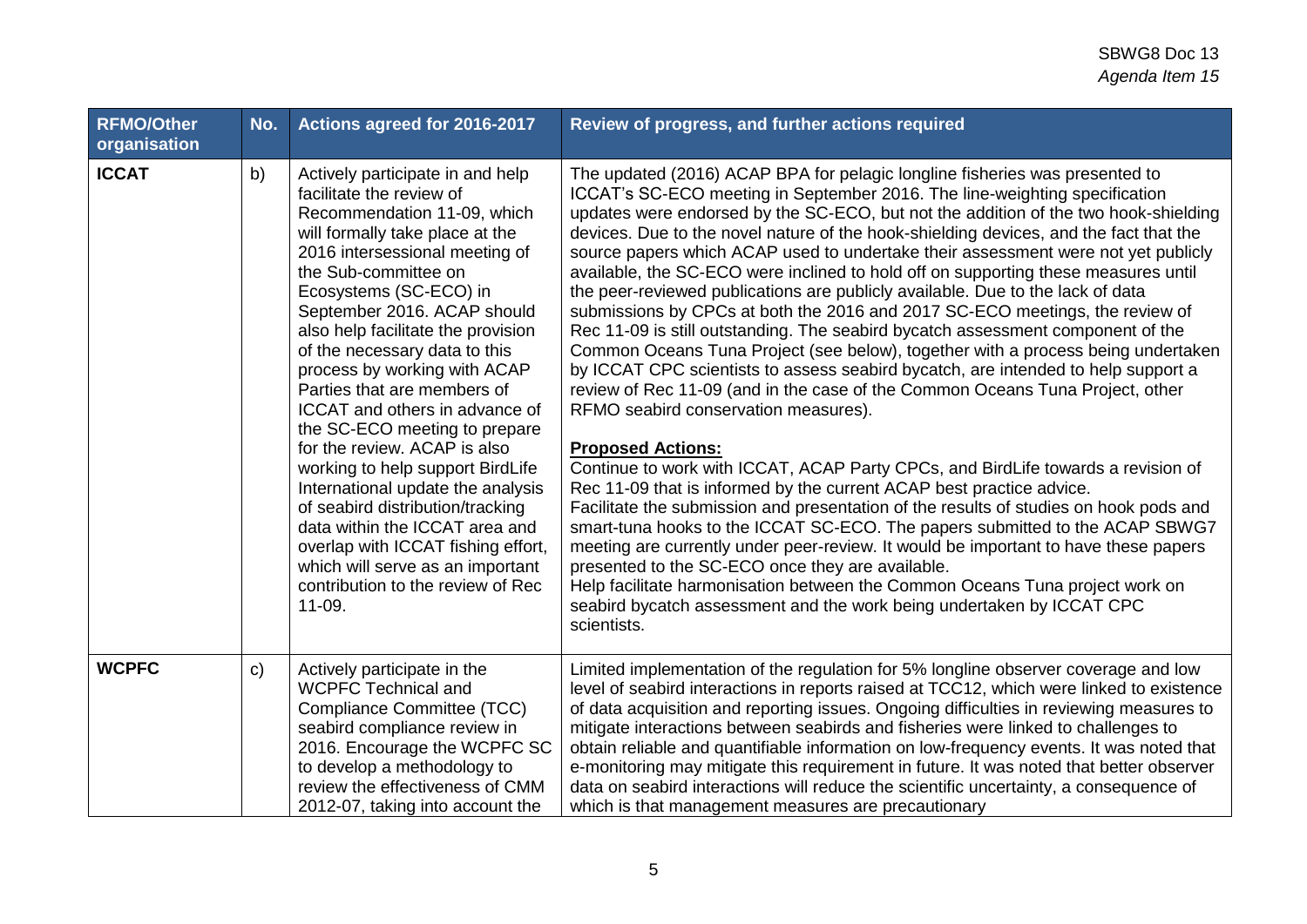| <b>RFMO/Other</b><br>organisation                                        | No.          | Actions agreed for 2016-2017                                                                                                                                                                                                                                                                                                                                                                                                                                                                           | Review of progress, and further actions required                                                                                                                                                                                                                                                                                                                                                                                                                                                                                                                                                                                                                                                                                                                                                                                                                                                                                                                                                                                                                                                                                              |
|--------------------------------------------------------------------------|--------------|--------------------------------------------------------------------------------------------------------------------------------------------------------------------------------------------------------------------------------------------------------------------------------------------------------------------------------------------------------------------------------------------------------------------------------------------------------------------------------------------------------|-----------------------------------------------------------------------------------------------------------------------------------------------------------------------------------------------------------------------------------------------------------------------------------------------------------------------------------------------------------------------------------------------------------------------------------------------------------------------------------------------------------------------------------------------------------------------------------------------------------------------------------------------------------------------------------------------------------------------------------------------------------------------------------------------------------------------------------------------------------------------------------------------------------------------------------------------------------------------------------------------------------------------------------------------------------------------------------------------------------------------------------------------|
|                                                                          |              | similar initiatives already<br>underway in ICCAT and IOTC                                                                                                                                                                                                                                                                                                                                                                                                                                              | The Twelve meeting of the Scientific Committee endorsed the addition of a new task<br>in the SC 2017 Work Programme for the next triennium to estimate the seabird<br>mortality across the WCPO Convention area (Project 68)<br><b>Proposed Actions:</b><br>It is recommended that ACAP continues to participate in relevant meetings including<br>Scientific Committee, Technical and Compliance Committee and Commission to<br>ensure that data relevant to seabird bycatch is collected and appropriately analysed<br>and effectiveness of current CMM is assessed.                                                                                                                                                                                                                                                                                                                                                                                                                                                                                                                                                                        |
| Joint tuna RFMO<br>review/Initiatives<br>applicable to<br>multiple RFMOs | $\mathsf{d}$ | Support the development of a<br>seabird risk assessment being<br>developed by New Zealand                                                                                                                                                                                                                                                                                                                                                                                                              | New Zealand presented a draft risk assessment at CCSBT ERSWG12. This group<br>supported further development of the risk assessment which aimed to identify tuna<br>RFMOs and fishing areas posing highest risk to ACAP species. New Zealand also<br>presented an update paper to WCPFC SC13.<br><b>Proposed Actions:</b><br>ACAP to continue to provide support to New Zealand to further the development of the<br>risk assessment and its presentation to relevant RFMOs.                                                                                                                                                                                                                                                                                                                                                                                                                                                                                                                                                                                                                                                                   |
| <b>FAO Common</b><br><b>Oceans Tuna</b><br>Project                       | e)           | It is recommended that ACAP<br>supports and helps facilitate the<br>seabird component of the FAO<br>Common Oceans Tuna project.<br>This should be done through the<br>development and provision of<br>relevant ACAP advice and<br>guidelines, and by helping<br>facilitate the active engagement<br>of ACAP Parties in the Common<br>Oceans Tuna project. It is also<br>important to help facilitate<br>efficient linkages between the<br>Common Oceans Tuna project<br>and work planned by individual | Two regional pre-assessment workshops were held in 2017 to initiate the collaborative<br>process to work towards a global assessment of seabird bycatch in tuna RFMOs in<br>the southern hemisphere. The workshops were attended by national scientists from<br>the key CPCs, RFMO representatives, and other relevant organisations, including<br>ACAP. A summary report of the workshops is presented in Annex 1 of SBWG8 Inf03.<br>A workplan for the remainder of the project has been developed, which includes<br>intersessional work by CPC scientists to compile data sets and conduct preliminary<br>analyses, a collaborative data preparation workshop (scheduled for February 2018),<br>the further development of analytical options for assessing seabird bycatch,<br>culminating in an assessment workshop to finalise the assessment of seabird bycatch<br>in tuna RFMOs.<br>To facilitate a discussion regarding recommended data collection requirements or<br>RFMOs the 2011 ACAP paper Data collection requirements for RFMOs to improve<br>knowledge of fishery impacts on ACAP-listed species' (SBWG4 Doc 26 Rev 1) was |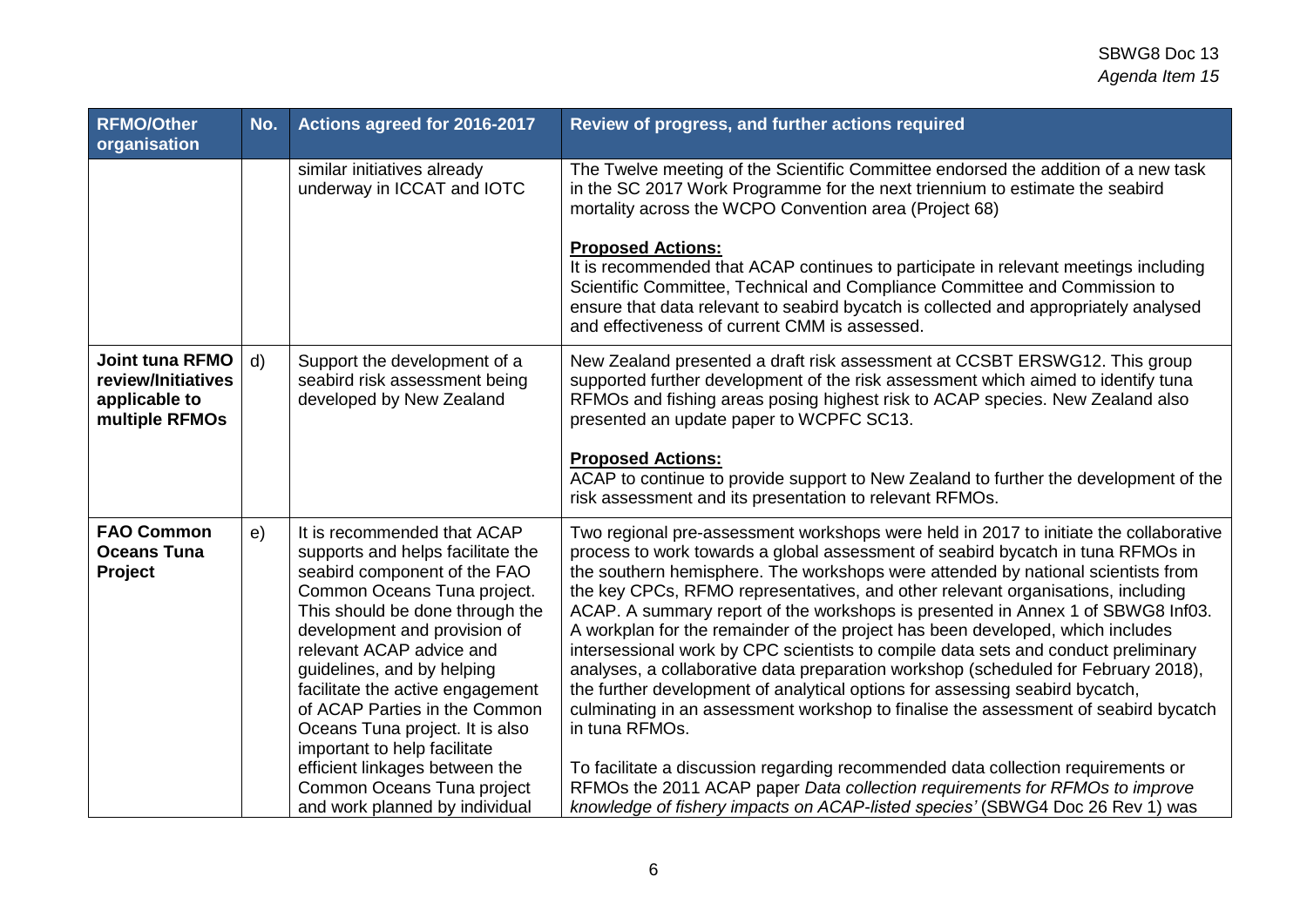## SBWG8 Doc 13 *Agenda Item 15*

| <b>RFMO/Other</b><br>organisation | No. | Actions agreed for 2016-2017                                     | Review of progress, and further actions required                                                                                                                                                                                                                                                                                                                                                                                                                                                                                                                                                                          |
|-----------------------------------|-----|------------------------------------------------------------------|---------------------------------------------------------------------------------------------------------------------------------------------------------------------------------------------------------------------------------------------------------------------------------------------------------------------------------------------------------------------------------------------------------------------------------------------------------------------------------------------------------------------------------------------------------------------------------------------------------------------------|
|                                   |     | RFMOs to review the efficacy of<br>seabird conservation measures | presented and discussed. At both the South African and Vietnam workshops, the list<br>of the minimum data fields in the ACAP guideline document was considered. It was<br>agreed that most of these should be retained as minimum requirements, but that a<br>couple were perhaps redundant or unnecessary. In addition, there were a couple of<br>data fields added that were considered useful as proxy information (such as vessel<br>length/size), which could be used to estimate bycatch for unobserved fleets/strata.<br>See Annex 1 for details of the changes.                                                   |
|                                   |     |                                                                  | <b>Proposed Actions:</b><br>It is recommended that ACAP continue to engage in the FAO Common Oceans Tuna<br>project work, to help support and facilitate the objectives of the initiative. This should<br>be done through the development and provision of relevant ACAP advice and<br>guidelines, and by helping facilitate the active engagement of ACAP Parties in the<br>project. ACAP should also help encourage and facilitate efficient linkages between the<br>project work and similar or related work being undertaken simultaneously to review the<br>efficacy of seabird conservation measures in tuna RFMOs. |
|                                   |     |                                                                  | It is recommended that ACAP review the minimum data fields defined in SBWG4 Doc<br>26 Rev 1 (Data collection requirements for RFMOs to improve knowledge of fishery<br>impacts on ACAP-listed species') in relation to the proposed changes recommended<br>at the Common Oceans Tuna Project workshops (see Annex 1), and revise the<br>document as a whole, with the intention of converting it into a formal conservation<br>guideline document.                                                                                                                                                                        |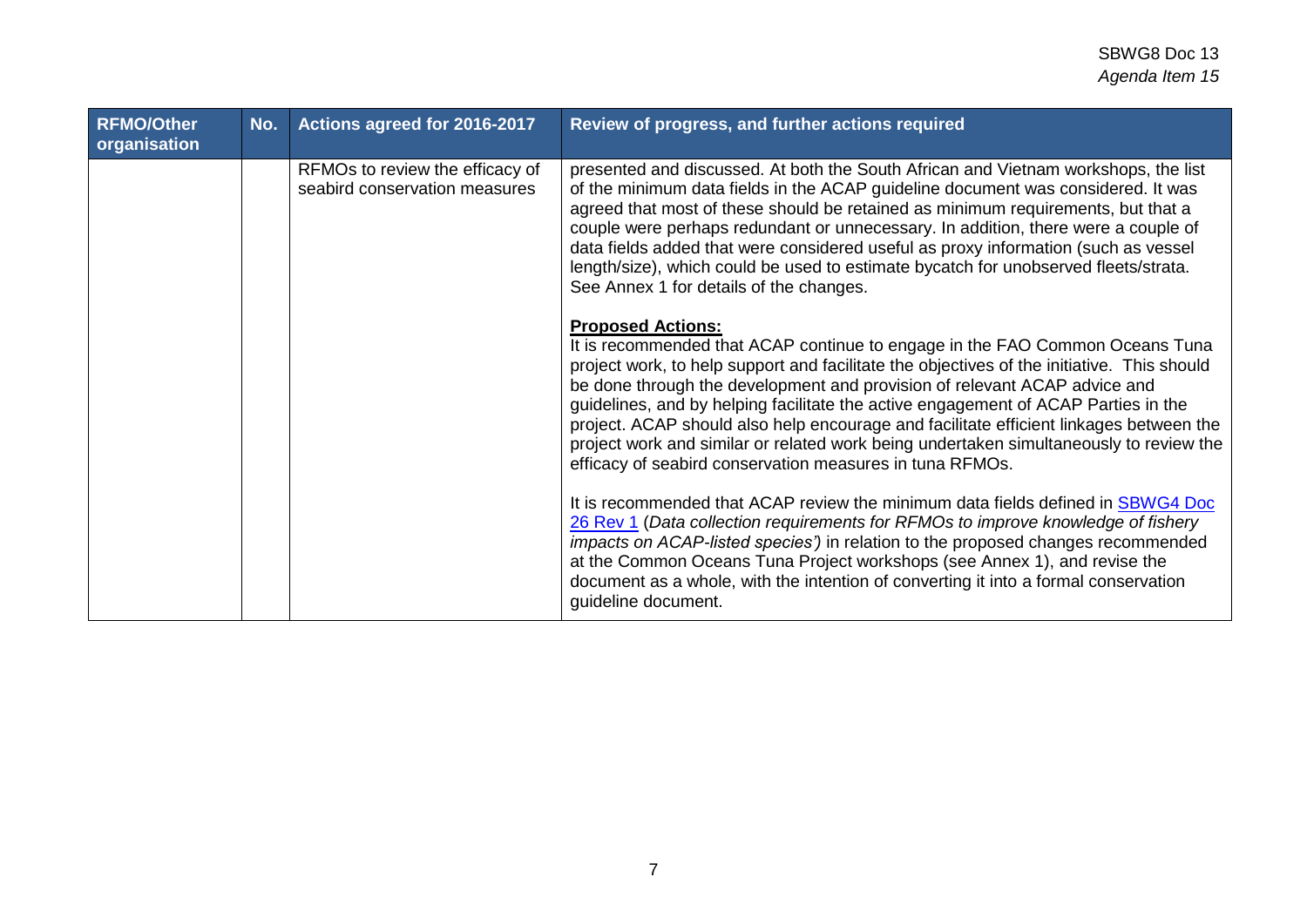| <b>RFMO/Other</b><br>organisation | No.                                                                          | Actions agreed for 2016-2017                                                                                                                                                                                                                                                                                                                                                                                                                                                                  | Review of progress, and further actions required                                                                                                                                                                                                                                                                                                                                                                                                                                                                                                                                                                                                                                                                                                                                                                                                                                                                                                                                                                              |  |  |
|-----------------------------------|------------------------------------------------------------------------------|-----------------------------------------------------------------------------------------------------------------------------------------------------------------------------------------------------------------------------------------------------------------------------------------------------------------------------------------------------------------------------------------------------------------------------------------------------------------------------------------------|-------------------------------------------------------------------------------------------------------------------------------------------------------------------------------------------------------------------------------------------------------------------------------------------------------------------------------------------------------------------------------------------------------------------------------------------------------------------------------------------------------------------------------------------------------------------------------------------------------------------------------------------------------------------------------------------------------------------------------------------------------------------------------------------------------------------------------------------------------------------------------------------------------------------------------------------------------------------------------------------------------------------------------|--|--|
|                                   | Theme 2) Strengthen the seabird bycatch mitigation measures adopted by RFMOs |                                                                                                                                                                                                                                                                                                                                                                                                                                                                                               |                                                                                                                                                                                                                                                                                                                                                                                                                                                                                                                                                                                                                                                                                                                                                                                                                                                                                                                                                                                                                               |  |  |
| <b>WCPFC</b>                      | a)<br>b)                                                                     | Seek amendment of CMM 2012-<br>07 so that the north Pacific<br>fishery follows the two out of<br>three approach or alternative<br>measures within the revised<br>ACAP best practice advice for<br>pelagic longline fisheries. Engage<br>in the process to review the<br>design and performance<br>specifications of the bird-scaring<br>lines on vessels <24m, which<br>must be reviewed within three<br>years of the date of<br>implementation of CMM2015-03<br>Continue to advocate for the | Latest ACAP BPA adopted at AC9 presented to SC12. However, there wasn't any<br>proposal for the actual update of mitigation measures in current CMM 2012-07 (and<br>CMM 2015-03 coming into effect on 1 January 2017).<br>New Zealand presented information on seabird distribution in the West Pacific<br>indicating that seabird bycatch may be occurring north to the current southern<br>boundary of the CMM, and seeking movement of the boundary of the CMM north of<br>30°S. The review of this boundary still under discussion.<br>Further work and in the margin discussions with Delegates were held regarding the<br>package of mitigation measures considered for the North Pacific. Also discussions<br>took place regarding the effectiveness of different designs of bird scaring lines (BSL).<br>The importance of line weighting to shrink the area to be defended by BSL was<br>highlighted.<br><b>Proposed Actions:</b><br>Continue to advocate for the southern boundary of CMM 2015-03 to be moved north |  |  |
|                                   |                                                                              | southern boundary of CMM<br>2015-03 to be moved from 30S to<br>25S. Liaise with relevant<br><b>Commission Members to seek</b><br>inclusion of their EEZs within the<br>scope of the revised CMM                                                                                                                                                                                                                                                                                               | of 30°S.<br>Seek amendment of CMM 2015-03 to have North Pacific fisheries following ACAP<br>BPA within the revised ACAP best practice advice for pelagic longline fisheries.<br>Engage in the process to review investigate different BSL designs and further highlight<br>the relevance of using line weighting as combined measure.                                                                                                                                                                                                                                                                                                                                                                                                                                                                                                                                                                                                                                                                                         |  |  |
| <b>CCSBT</b>                      | c)                                                                           | Continue to advocate for the<br>adoption of a binding seabird<br>CMM by the CCSBT                                                                                                                                                                                                                                                                                                                                                                                                             | Seabird bycatch discussion at CCSBT ERSWG12 focussed on mitigation<br>developments, bycatch estimation and risk assessment. It was agreed Australia would<br>lead the development of a multi-year seabird strategy.<br><b>Proposed Actions:</b><br>Encourage consistent and detailed reporting of bycatch based on representative<br>observer coverage.<br>Encourage and support further efforts to implement and improve mitigations measures<br>used in SBT fisheries to reflect ACAP BP advice, and continue to advocate for the<br>adoption of a binding seabird CMM by the CCSBT.                                                                                                                                                                                                                                                                                                                                                                                                                                        |  |  |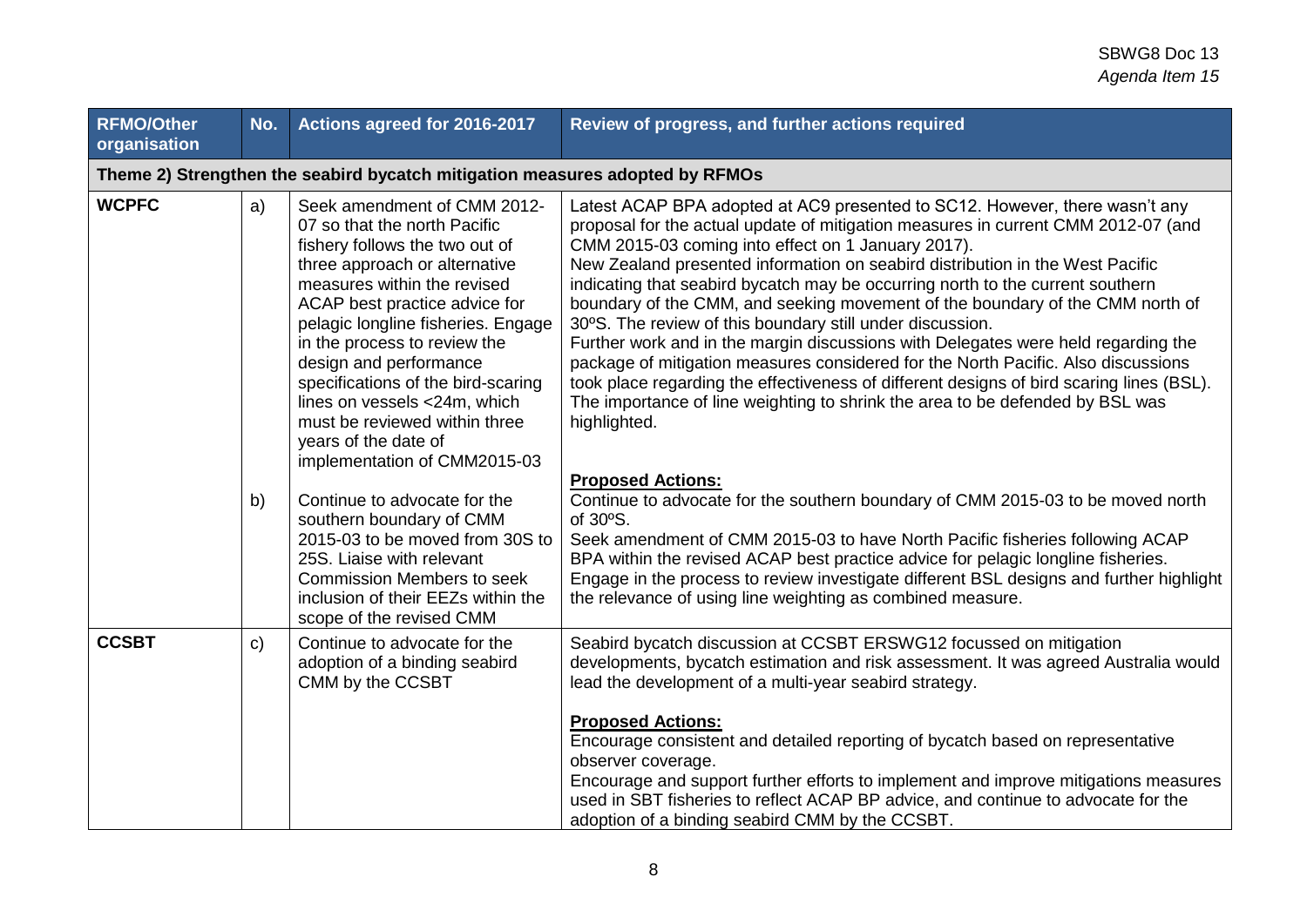## SBWG8 Doc 13 *Agenda Item 15*

| <b>RFMO/Other</b><br>organisation | No. | Actions agreed for 2016-2017                                                                                                                                                                                                                                                 | Review of progress, and further actions required                                                                                                                                                                                                                                                                                                                                                                                                                                                                                                                                                                                                                                                                                                                                                                                                                                                                                                                                                                                                                                                                                                                                  |
|-----------------------------------|-----|------------------------------------------------------------------------------------------------------------------------------------------------------------------------------------------------------------------------------------------------------------------------------|-----------------------------------------------------------------------------------------------------------------------------------------------------------------------------------------------------------------------------------------------------------------------------------------------------------------------------------------------------------------------------------------------------------------------------------------------------------------------------------------------------------------------------------------------------------------------------------------------------------------------------------------------------------------------------------------------------------------------------------------------------------------------------------------------------------------------------------------------------------------------------------------------------------------------------------------------------------------------------------------------------------------------------------------------------------------------------------------------------------------------------------------------------------------------------------|
| <b>IATTC</b>                      | d)  | Continue to work with ACAP<br>Parties and the US for the<br>submission of a new proposal for<br>the next Commission meeting in<br><b>June 2016</b>                                                                                                                           | Further discussions were held with a range of Parties, and in particular the US, prior<br>and during the 2016 Commission meeting regarding the review of the seabird CM<br>(IATTC Resolution C-11-02). However, there was no measure tabled during the<br>meeting.<br>In 2017, ACAP attended the $7th$ meeting of the Bycatch Working Group and the $8th$<br>meeting of the Scientific Advisory Committee. A range of matters were raised during<br>those meetings including data collection and reporting issues, conservation status of<br>ACAP species and the need for revising the current seabird resolution following the<br>ACAP BPA. Good synergy and outcomes were achieved by addressing data collection<br>and reporting issues in a coordinated fashion with the Secretariat of the Inter-<br>American Turtle Convention.<br><b>Proposed Actions:</b><br>Further work with ACAP Parties, BirdLife and the US for the submission of a new<br>proposal for the next Commission meeting in 2018.<br>Encourage the IATTC Commission to improve data collection and reporting following<br>the advice endorsed in the latest Scientific Advisory Committee Meeting (SAC7) |
| <b>All RFMOS</b>                  | e)  | Following SBWG7, ACAP should<br>present its updated best-practice<br>advice on mitigation measures<br>for pelagic longline fisheries, as<br>well as the outcome of work and<br>discussions on bycatch indicators<br>and methodological guidelines for<br>estimating bycatch. | The updated (2016) ACAP best practice advice for mitigating seabird bycatch in<br>pelagic longline fisheries was presented to all tuna RFMOs in 2016 (see detailed<br>actions in themes 1 and 2 above). Although this advice has been formally supported<br>by the scientific working groups of some of the other RFMOs (such as IOTC and<br>ICCAT – see 1a and 1b above), none of the RFMOs have yet updated their seabird<br>conservation and management measures to reflect this latest advice.<br>The ongoing work to develop an ACAP reporting framework for bycatch indicators and<br>guidelines for seabird bycatch estimation has been presented to most of the tuna<br>RFMOs, and to the Common Oceans Tuna project workshop (1e), and continues to be<br>of relevance to these processes.<br><b>Proposed Actions:</b><br>Continue to work through the RFMO mechanisms to strengthen the bycatch mitigation<br>measures in place for each of them. In most cases, the current RFMO seabird<br>conservation measures reflect (have been informed by) the previous (2011-2016)                                                                                             |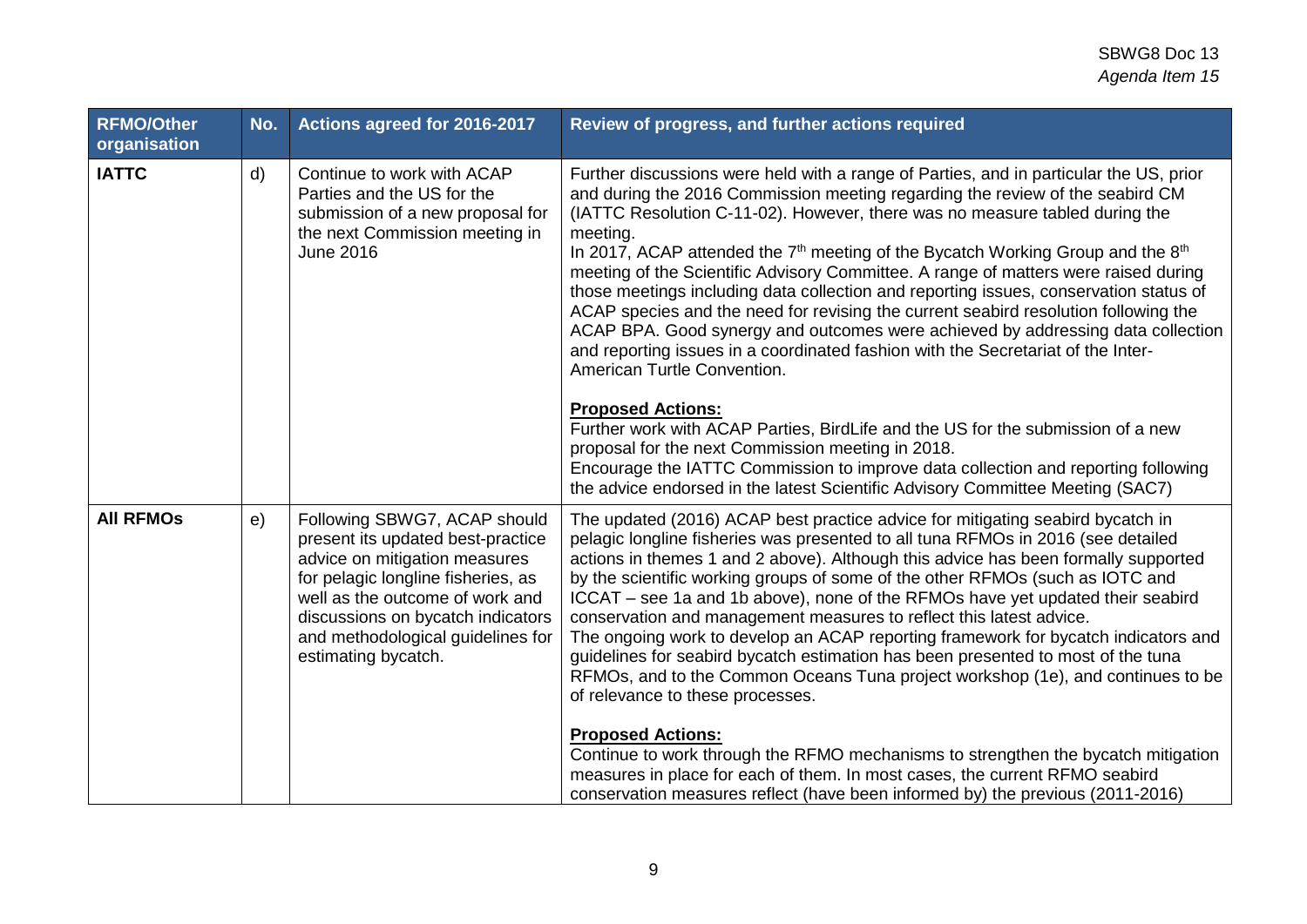| <b>RFMO/Other</b><br>organisation | No.   | Actions agreed for 2016-2017                                                                                                                                                                               | Review of progress, and further actions required                                                                                                                                                                                                                                                                                                                                                                                                                                                                                                                                                                                                                                                                                                                                                                                                                                                              |
|-----------------------------------|-------|------------------------------------------------------------------------------------------------------------------------------------------------------------------------------------------------------------|---------------------------------------------------------------------------------------------------------------------------------------------------------------------------------------------------------------------------------------------------------------------------------------------------------------------------------------------------------------------------------------------------------------------------------------------------------------------------------------------------------------------------------------------------------------------------------------------------------------------------------------------------------------------------------------------------------------------------------------------------------------------------------------------------------------------------------------------------------------------------------------------------------------|
|                                   |       |                                                                                                                                                                                                            | ACAP best practice advice. Ongoing efforts are required to encourage the RFMOs to<br>update these measures to account for the recent (updates) in ACAP's advice.<br>It is also important that ACAP continues to work through RFMO mechanisms to<br>encourage better implementation of the seabird conservation measures currently in<br>place.<br>Although there are elements that will be similar, engagement approaches should be<br>RFMO-specific, and should be strategic (by, for example, making use of opportunities<br>such as formal RFMO reviews of seabird conservation measures, and avoiding a<br>'tinkering' approach in which proposals to make small changes are frequently<br>presented).                                                                                                                                                                                                    |
| <b>CCAMLR</b>                     | $f$ ) | Attendance at the CCAMLR<br>Scientific Committee and<br>Commission meetings is<br>recommended to monitor the<br>application of its seabird<br>conservation measure and to<br>strengthen it where necessary | Isolated bycatch event reported to the SC meeting. ACAP Secretariat offered technical<br>advice and CCAMLR Secretariat agreed in providing information on the recent records<br>of bycatch events that could be of relevance for ACAP SBWG.<br>The Commission endorsed the recommendation of the SC to grant an exemption<br>(one-season trial) for the use of net-sonde cable on any krill trawl vessel. The<br>requirements included (i) 100% observer coverage, (ii) use of a camera monitoring<br>system, (iii) mandatory use of two BSL, (iv) IMAF standard observations on the net<br>monitoring cable twice daily, (v) 'snatch block' should be set so the net monitoring<br>cable enters the water is less than 2 m, (vi) a cap limit of three heavy strikes.<br>Commission recommended that outcomes of the trials be provided to ACAP to be<br>discussed in the refinement of best practice advice. |
|                                   |       |                                                                                                                                                                                                            | <b>Proposed Actions:</b><br>Attendance of the CCAMLR Scientific Committee and Commission meetings to<br>monitor the application of the seabird conservation measure and to strengthen it<br>where necessary. Further work with CCAMLR Secretariat in monitoring the seabird<br>bycatch events occurred during the last years, and the results of the one-season trial<br>for the use of net-monitoring cable in the krill trawl fishery.                                                                                                                                                                                                                                                                                                                                                                                                                                                                      |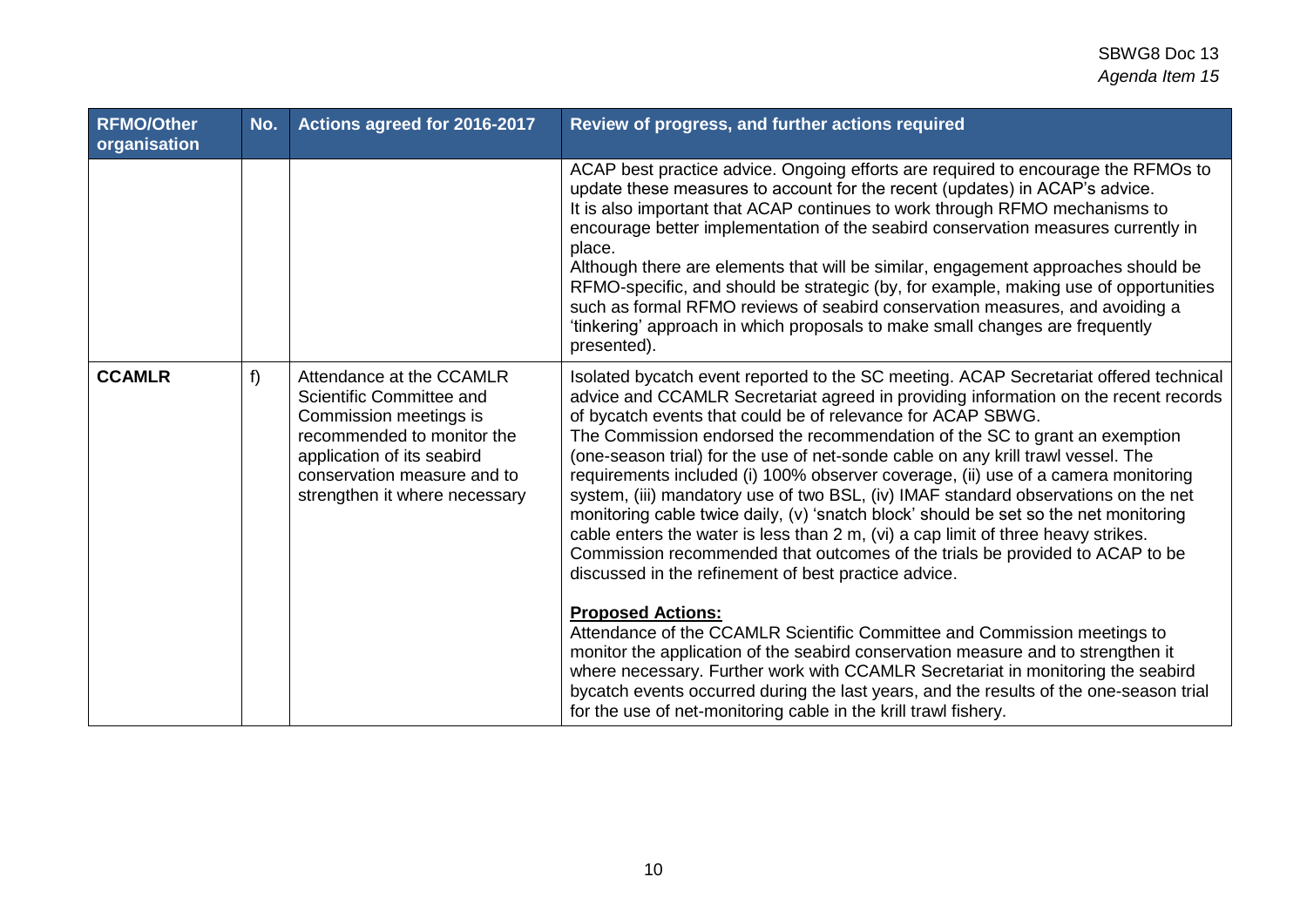| <b>RFMO/Other</b><br>organisation |                                                                                                                                                                                                                                                                                                                                                                  | No. Actions agreed for 2016-2017 | Review of progress, and further actions required                                                                                                                                                                                                                                                                                                                                                                                              |  |  |
|-----------------------------------|------------------------------------------------------------------------------------------------------------------------------------------------------------------------------------------------------------------------------------------------------------------------------------------------------------------------------------------------------------------|----------------------------------|-----------------------------------------------------------------------------------------------------------------------------------------------------------------------------------------------------------------------------------------------------------------------------------------------------------------------------------------------------------------------------------------------------------------------------------------------|--|--|
|                                   | Theme 3) Strengthen RFMO bycatch data collection and reporting requirements, and the inclusion of appropriate seabird bycatch<br>mitigation elements within RFMO compliance monitoring. Focus ACAP inputs through the development of specific ACAP products (for<br>example advice on seabird bycatch indicators, and seabird elements of electronic monitoring) |                                  |                                                                                                                                                                                                                                                                                                                                                                                                                                               |  |  |
| <b>All RFMOS</b>                  | a)                                                                                                                                                                                                                                                                                                                                                               |                                  | ACAP is still in the process of finalising these various guidelines. However, in addition<br>to the best practice bycatch mitigation advice presented at RFMO meetings,<br>documents reporting on the ongoing work to develop an ACAP bycatch indicator and<br>reporting framework and guidelines for seabird bycatch estimation have been<br>presented, together with other tools, such as the ACAP seabird bycatch Identification<br>Guide. |  |  |
|                                   |                                                                                                                                                                                                                                                                                                                                                                  |                                  | <b>Proposed Actions:</b><br>Continue to develop and update specific ACAP products that serve to focus ACAP<br>inputs and efforts to strengthen bycatch data collection requirements, and the<br>inclusion of appropriate seabird bycatch mitigation elements within RFMO compliance<br>monitoring.                                                                                                                                            |  |  |
|                                   |                                                                                                                                                                                                                                                                                                                                                                  |                                  | These products should include:                                                                                                                                                                                                                                                                                                                                                                                                                |  |  |
|                                   |                                                                                                                                                                                                                                                                                                                                                                  |                                  | • ACAP review and best practice advice documents on seabird bycatch mitigation<br>(ensuring updated versions are made available)                                                                                                                                                                                                                                                                                                              |  |  |
|                                   |                                                                                                                                                                                                                                                                                                                                                                  |                                  | Guidelines for seabird bycatch estimation                                                                                                                                                                                                                                                                                                                                                                                                     |  |  |
|                                   |                                                                                                                                                                                                                                                                                                                                                                  |                                  | ACAP seabird bycatch ID guide (ensuring updated versions are made<br>available).                                                                                                                                                                                                                                                                                                                                                              |  |  |
|                                   |                                                                                                                                                                                                                                                                                                                                                                  |                                  | ACAP-BirdLife bycatch mitigation fact sheets                                                                                                                                                                                                                                                                                                                                                                                                  |  |  |
|                                   |                                                                                                                                                                                                                                                                                                                                                                  |                                  | ACAP best practice guidelines on data collection requirements for RFMOs (an<br>update of SBWG4 Doc 26 Rev 1, and converting the document into a formal<br>ACAP conservation guideline document). See actions 1e and 4d.                                                                                                                                                                                                                       |  |  |
|                                   |                                                                                                                                                                                                                                                                                                                                                                  |                                  | Guidelines for counting seabirds around vessels (still to be fully developed – see<br>action 4d)                                                                                                                                                                                                                                                                                                                                              |  |  |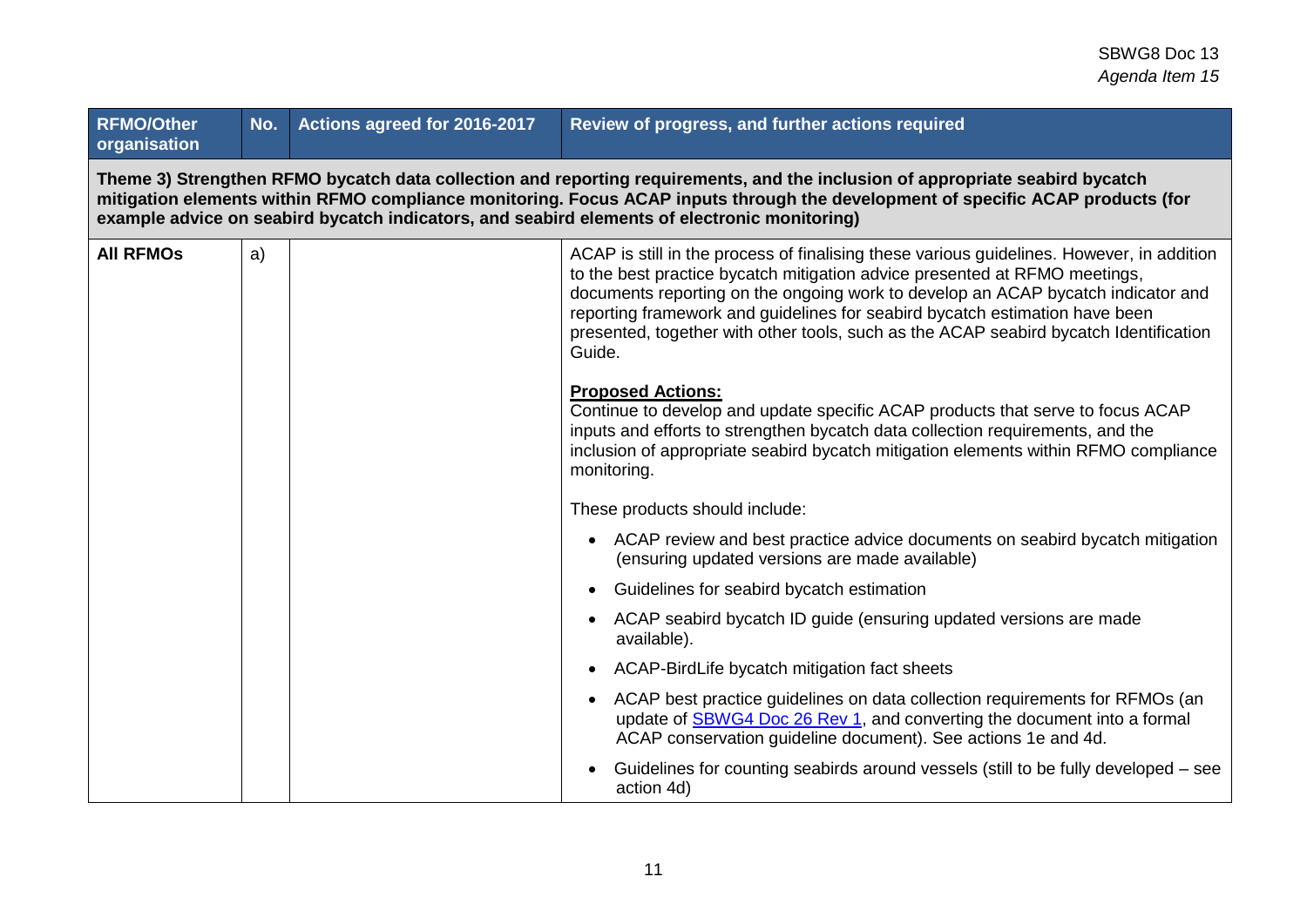| <b>RFMO/Other</b><br>organisation                                        | No. | Actions agreed for 2016-2017 | Review of progress, and further actions required                                                                                                                                                                                                                                                                                                                                                                                                                                                                                                                                                                                     |
|--------------------------------------------------------------------------|-----|------------------------------|--------------------------------------------------------------------------------------------------------------------------------------------------------------------------------------------------------------------------------------------------------------------------------------------------------------------------------------------------------------------------------------------------------------------------------------------------------------------------------------------------------------------------------------------------------------------------------------------------------------------------------------|
| Theme 4) Other actions                                                   |     |                              |                                                                                                                                                                                                                                                                                                                                                                                                                                                                                                                                                                                                                                      |
| <b>SPRFMO</b>                                                            | a)  |                              | In 2017, ACAP provided inputs to an intersessional SPRFMO process to develop<br>guidelines for annual reporting CPCs to the SPRFMO Scientific Committee.                                                                                                                                                                                                                                                                                                                                                                                                                                                                             |
|                                                                          |     |                              | <b>Proposed Actions:</b><br>Continue engagement to help strengthen bycatch data collection and reporting<br>requirements, and the inclusion of seabird bycatch mitigation elements within RFMO<br>compliance monitoring. Focus ACAP inputs through the development and<br>dissemination of specific ACAP products, which could include the ACAP seabird<br>bycatch identification guide, advice on data collection and reporting requirements,<br>seabird bycatch estimation and how best to include seabird components in electronic<br>monitoring initiatives.                                                                     |
| <b>SIOFA</b><br>(Southern Indian<br><b>Ocean Fisheries</b><br>Agreement) | b)  |                              | A paper was presented to the Third Meeting of Parties (June 2016) introducing ACAP,<br>its objectives, work with RFMOs, and proposing possible mechanisms for formal<br>engagement between ACAP and SIOFA on the issue of seabird conservation and<br>management measures.                                                                                                                                                                                                                                                                                                                                                           |
|                                                                          |     |                              | SIOFA is in the process of developing mechanisms for a number of issues that pertain<br>to seabird monitoring and seabird bycatch including requirements for scientific<br>observer programmes, and the collection of information on seabird abundance,<br>bycatch and the use of bycatch mitigation measures. The level of fishing activity in the<br>SIOFA Agreement Area is relatively low compared with other RFMOs and areas.<br>However, given the developing state of these mechanisms, it might be appropriate for<br>ACAP to provide some formal inputs to SIOFA regarding seabird conservation and<br>management measures. |
|                                                                          |     |                              | <b>Proposed Actions:</b><br>Given the information provided above, it is proposed that SBWG8 discuss and agree<br>the optimal approach for engaging with SIOFA. It might be appropriate, for example,<br>for ACAP to work towards and help support harmonising the conservation and<br>management measures concerning seabirds across SEAFO, SPRFMO and SIOFA,<br>and communicating to these RFMOs the latest ACAP advice for mitigating seabird                                                                                                                                                                                      |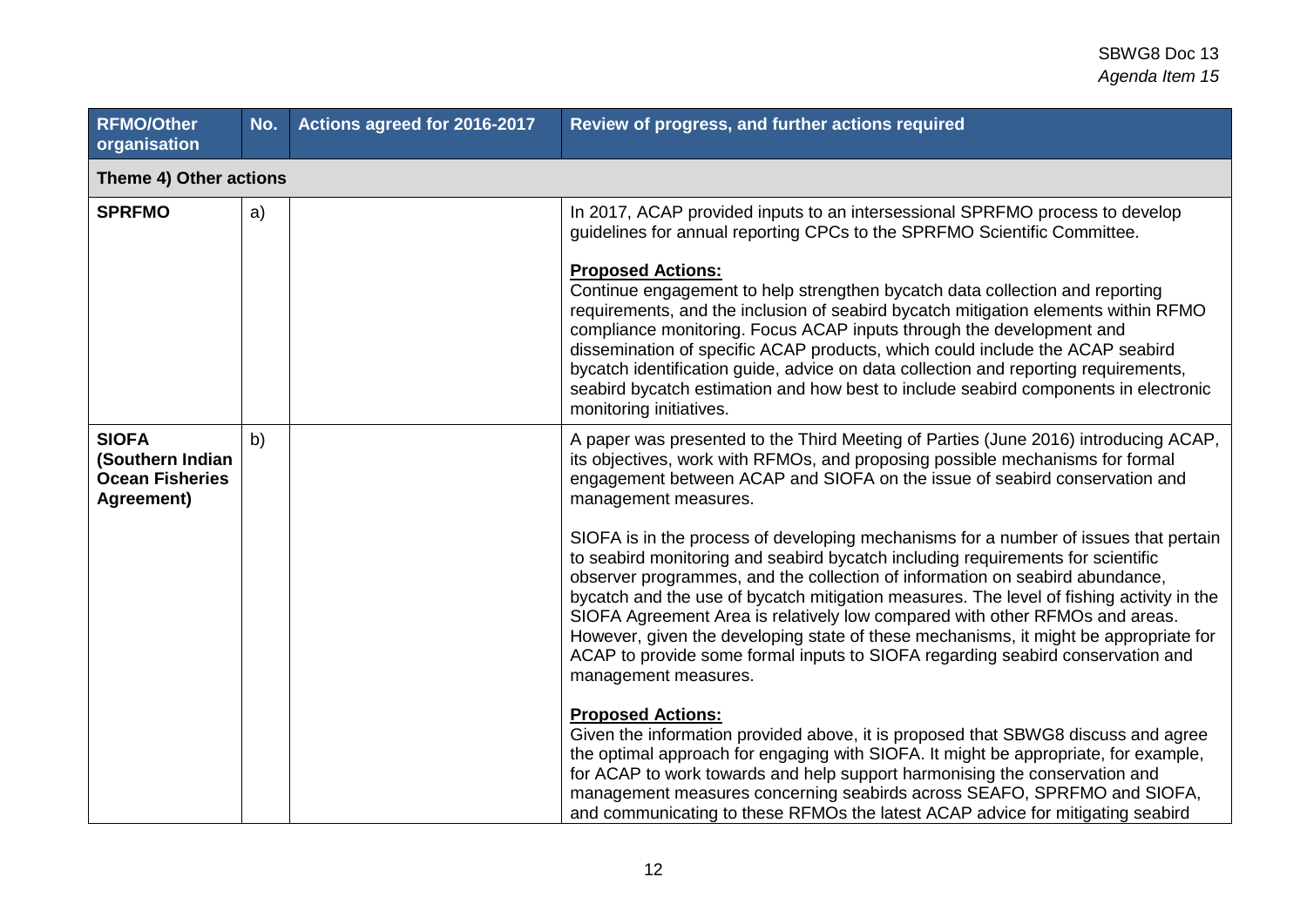| <b>RFMO/Other</b><br>organisation | No.          | Actions agreed for 2016-2017                                                                                                                                                                                | Review of progress, and further actions required                                                                                                                                                                                                                                                                                                                                                                                                                                                                                                                                                                                                                                                                                                                                                                                                                                                                                                                                                                                                                                                                                                                                                                                                                                                                                                                       |
|-----------------------------------|--------------|-------------------------------------------------------------------------------------------------------------------------------------------------------------------------------------------------------------|------------------------------------------------------------------------------------------------------------------------------------------------------------------------------------------------------------------------------------------------------------------------------------------------------------------------------------------------------------------------------------------------------------------------------------------------------------------------------------------------------------------------------------------------------------------------------------------------------------------------------------------------------------------------------------------------------------------------------------------------------------------------------------------------------------------------------------------------------------------------------------------------------------------------------------------------------------------------------------------------------------------------------------------------------------------------------------------------------------------------------------------------------------------------------------------------------------------------------------------------------------------------------------------------------------------------------------------------------------------------|
|                                   |              |                                                                                                                                                                                                             | bycatch for trawl and demersal longline fisheries. Such an approach may also include<br>an action for ACAP to develop a draft SIOFA conservation and management<br>measures on reducing the impact of fishing activities within the Agreement Area on<br>seabirds, paying particular attention to trawl and demersal longline fishing. This draft<br>text could then be provided to Parties to SIOFA to encourage its advocacy. ACAP<br>should also decide whether there is value in developing a MoU with SIOFA, along the<br>lines of the MoUs that are in place for other RFMOs.                                                                                                                                                                                                                                                                                                                                                                                                                                                                                                                                                                                                                                                                                                                                                                                    |
| <b>AII RFMOS</b>                  | $\mathbf{C}$ | Availability of source papers that<br>inform ACAP's best practice<br>advice                                                                                                                                 | At a couple of RFMO meetings in 2016 and 2017, discussions of ACAP's latest best<br>practice advice was slightly hindered by the unavailability of the key papers that<br>informed the 2016 changes to our advice, specifically on the efficacy of the two new<br>hook-shielding devices. The use of a password protected mechanism for documents<br>submitted to ACAP meetings has been valuable in encouraging the submission of<br>relevant documents that have been published (and subject to copyright requirements),<br>in preparation, or in press, and may otherwise not have been made available to ACAP<br>meeting participants, and should clearly be maintained. Although the scientific working<br>groups of RFMOs do not always wish to consider the research papers on which ACAP<br>advice is based, the novel nature of the hook-shielding devices meant that in some<br>cases, RFMO scientists were reluctant to support the ACAP advice until they have<br>had an opportunity to review the research papers presenting the evidence, which were<br>and still are undergoing the peer review process.<br><b>Proposed Actions:</b><br>Consider possible mechanisms for making password protected papers used by ACAP<br>in developing/updating its advice available for the confidential consideration by<br>relevant RFMO scientific working groups. |
| <b>All RFMOS</b>                  | d)           | Review and update ACAP's<br>document providing<br>recommendations on Data<br>collection requirements for<br>RFMOs to improve knowledge of<br>fishery impacts on ACAP-listed<br>species (SBWG4 Doc 26 Rev 1) | This document was presented to SBWG4 in 2011, and was subsequently presented to<br>some of the RFMOs. It has most recently been presented to the Common Oceans<br>Tuna Project seabird bycatch pre-assessment workshops (see 1e), following which<br>some suggestions were made to modify slightly the list of minimum data fields (see<br>Annex 1).<br><b>Proposed Actions:</b>                                                                                                                                                                                                                                                                                                                                                                                                                                                                                                                                                                                                                                                                                                                                                                                                                                                                                                                                                                                       |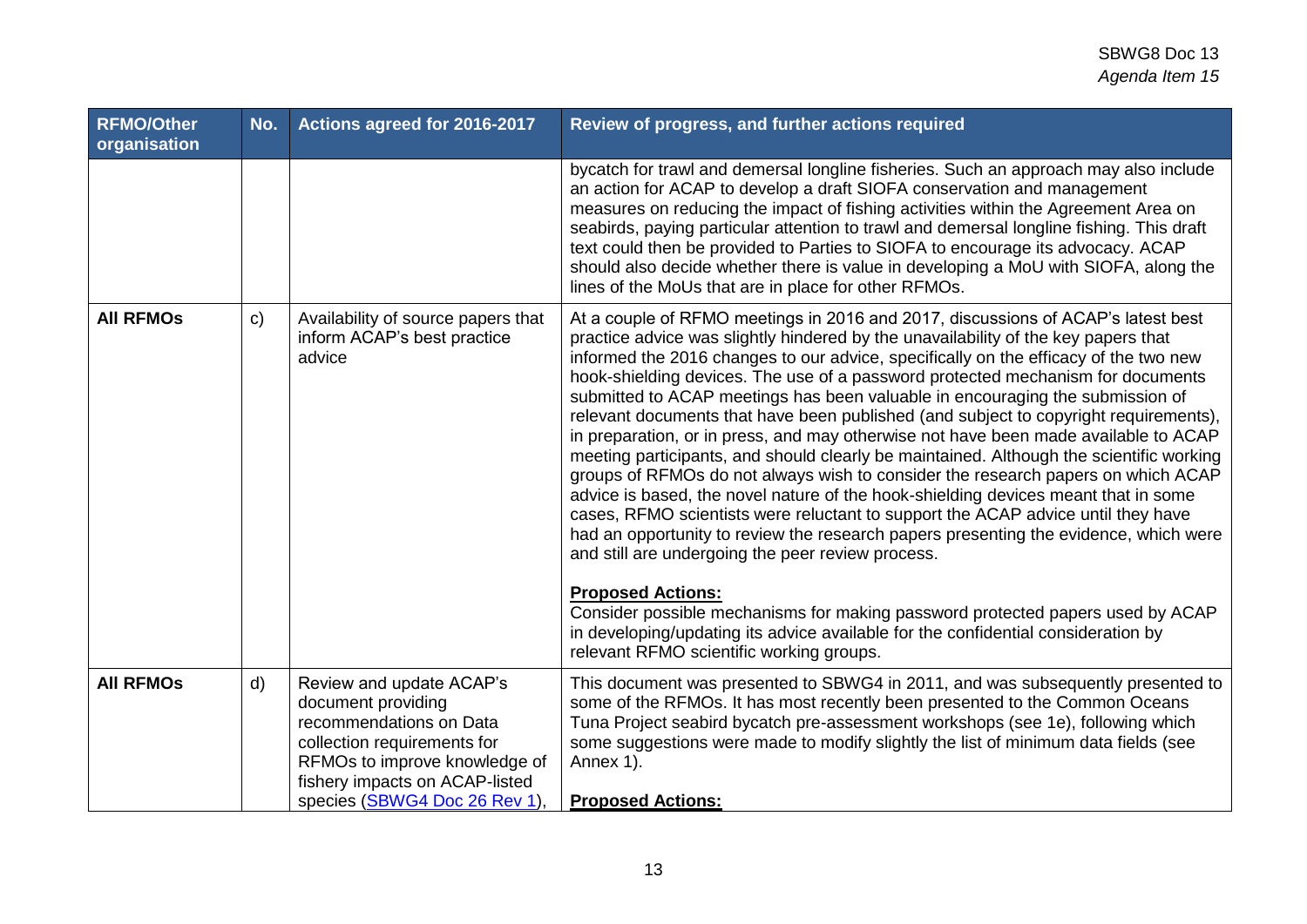| <b>RFMO/Other</b><br>organisation | No. | Actions agreed for 2016-2017                                       | Review of progress, and further actions required                                                                                                                                                                                                                                                                                                                                                                                                                                                                                                                                                                                                                                               |
|-----------------------------------|-----|--------------------------------------------------------------------|------------------------------------------------------------------------------------------------------------------------------------------------------------------------------------------------------------------------------------------------------------------------------------------------------------------------------------------------------------------------------------------------------------------------------------------------------------------------------------------------------------------------------------------------------------------------------------------------------------------------------------------------------------------------------------------------|
|                                   |     | and develop into a formal ACAP<br>conservation guideline document. | It is recommended that ACAP review the minimum data fields defined in SBWG4 Doc<br>26 Rev 1 (Data collection requirements for RFMOs to improve knowledge of fishery<br>impacts on ACAP-listed species') in relation to the proposed changes recommended<br>at the Common Oceans Tuna Project workshops (see Annex 1), and revise the<br>document as a whole, with the intention of converting it into a formal conservation<br>quideline document.<br>Either as part of the RFMO data collection guideline document envisaged above, or as<br>a separate, but linked, document, it is recommended that ACAP develop quidelines<br>and standard protocols for counting seabirds around vessels. |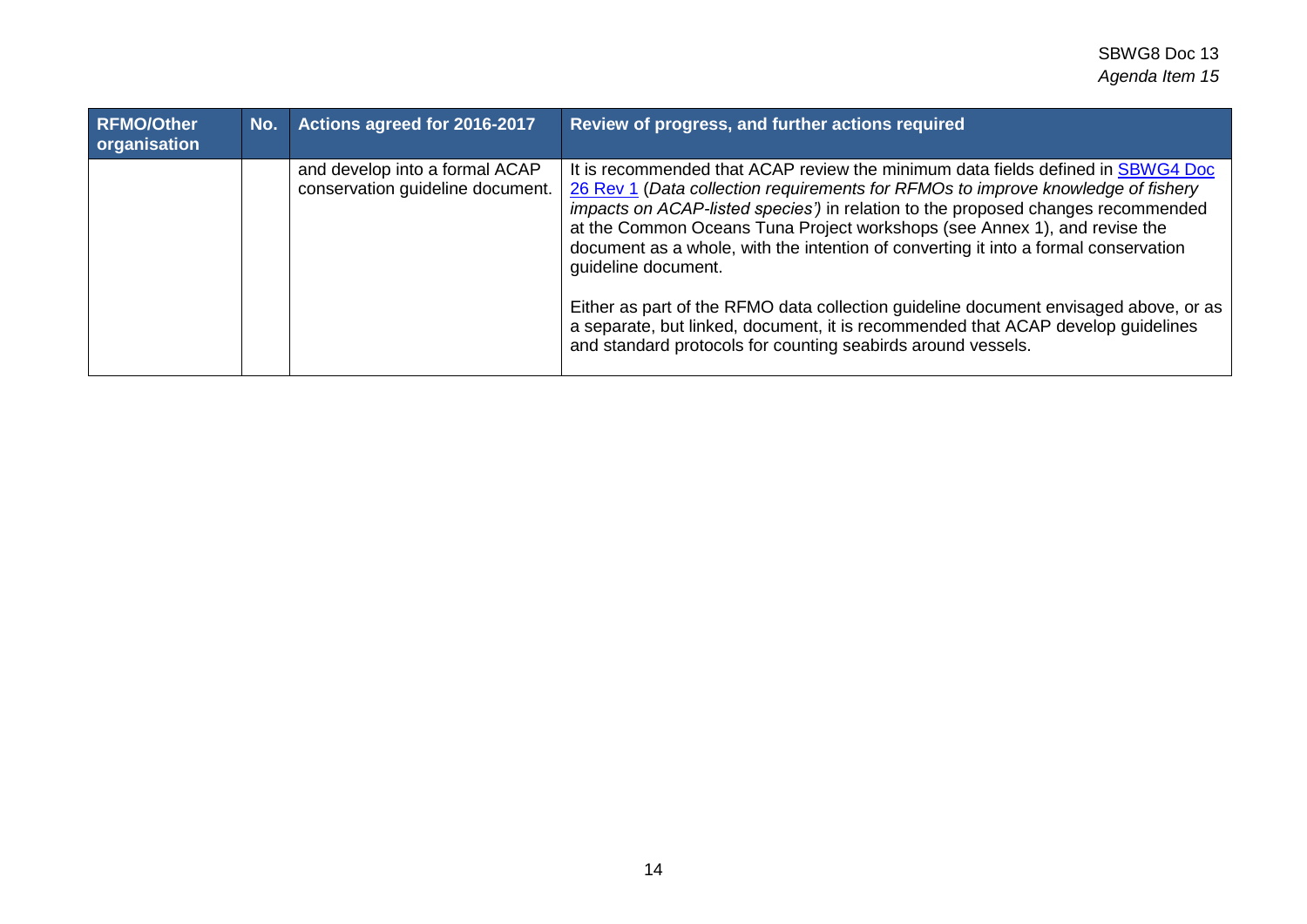## **ANNEX 1: MINIMUM/CRITICAL DATA TO BE COLLECTED BY SET FOR LONGLINE FISHING OPERATIONS – A COMPARISON OF RECOMMENDATIONS IN SBWG4 DOC 26, AND DRAFT RECOMMENDATIONS FROM THE COMMON OCEANS TUNA PROJECT SEABIRD ASSESSMENT WORKSHOPS**

**Table (i)** presents the recommended data fields identified in the ACAP documen[t SBWG4 Doc](https://www.acap.aq/en/working-groups/seabird-bycatch-working-group/seabird-bycatch-wg-meeting-4/sbwg4-meeting-documents/1349-sbwg-4-doc-26-rev1-data-collection-requirements-from-rfmos/file)  [26](https://www.acap.aq/en/working-groups/seabird-bycatch-working-group/seabird-bycatch-wg-meeting-4/sbwg4-meeting-documents/1349-sbwg-4-doc-26-rev1-data-collection-requirements-from-rfmos/file) (2011), which was discussed at the Common Oceans Tuna Project seabird bycatch preassessment workshops in 2017. Based on discussions at the workshops, a slightly modified list of priority data requirements was developed, which is presented in **Table (ii)**. It was agreed that most of the data collection priorities identified by ACAP in [SBWG4 Doc 26](https://www.acap.aq/en/working-groups/seabird-bycatch-working-group/seabird-bycatch-wg-meeting-4/sbwg4-meeting-documents/1349-sbwg-4-doc-26-rev1-data-collection-requirements-from-rfmos/file) (and Table i) should be retained as minimum requirements, but that a couple were perhaps redundant, unnecessary or difficult to collect. In addition, there were a couple of data fields added that were considered useful as proxy information (such as vessel length/size and target species/species composition), which could be used to estimate bycatch for unobserved fleets/strata.

| Category           | <b>Variables</b>                                                |
|--------------------|-----------------------------------------------------------------|
| Temporal           | Date gear deployed                                              |
|                    | Start time of gear deployment                                   |
|                    | End time of gear deployment                                     |
| Spatial            | Latitude at beginning of gear deployment                        |
|                    | Longitude at beginning of gear deployment                       |
|                    | Latitude at beginning of gear retrieval                         |
|                    | Longitude at beginning of gear retrieval                        |
| Fishing operation  | Total number of hooks deployed                                  |
|                    | Total number of hooks observed (crucial for calculating seabird |
|                    | bycatch levels) <sup>1</sup>                                    |
| Mitigation measure | Tori line used (yes/no)                                         |
|                    | Number of tori lines used                                       |
|                    | Aerial coverage achieved (m)                                    |
| <b>Bycatch</b>     | Species identification                                          |
|                    | Number of each species captured                                 |
|                    | Disposition (dead/alive/injured)                                |
|                    | Description of condition/viability of animal upon release (if   |
|                    | released alive)                                                 |

**Table (i)** Recommended minimum data collection requirements in ACAP [SBWG4 Doc 26](https://www.acap.aq/en/working-groups/seabird-bycatch-working-group/seabird-bycatch-wg-meeting-4/sbwg4-meeting-documents/1349-sbwg-4-doc-26-rev1-data-collection-requirements-from-rfmos/file)  [Rev1.](https://www.acap.aq/en/working-groups/seabird-bycatch-working-group/seabird-bycatch-wg-meeting-4/sbwg4-meeting-documents/1349-sbwg-4-doc-26-rev1-data-collection-requirements-from-rfmos/file) These data should be recorded for each set and haul observed.

1 – Important to record the numbers of hooks observed specifically for seabirds. If the observer is in the factory or collecting information elsewhere they may miss seabirds being hauled aboard. Therefore it is important to be able to relate the number of birds caught to the number of hooks observed.